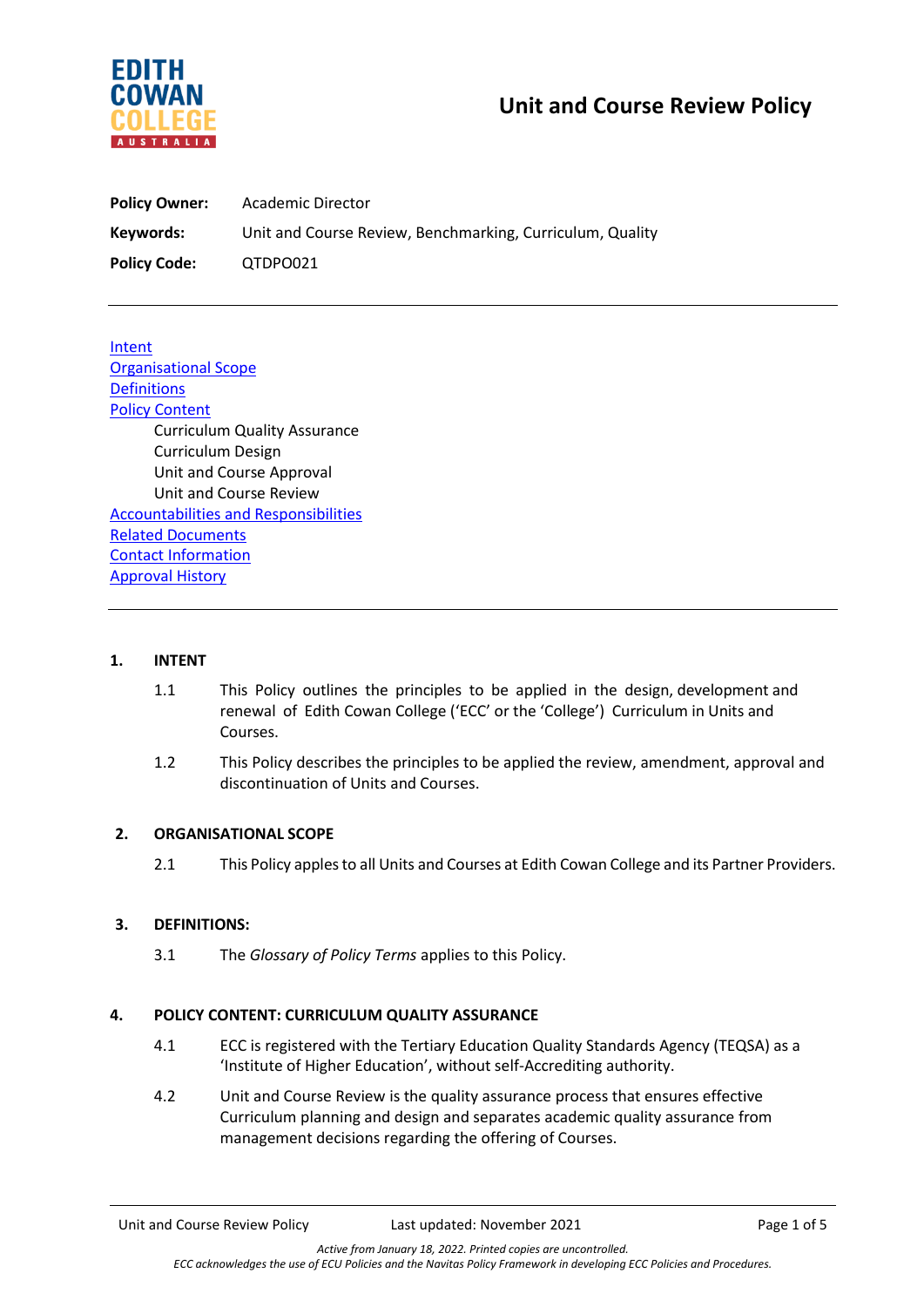

# **Unit and Course Review Policy**

- 4.3 All Units and Courses will be subjected to 'Minor' ongoing internal review processes that are applied consistently and involve competent academic oversight and scrutiny.
- 4.4 All Units and Courses will be subjected to 'Major' rigorous review processes once every 5 (five) years to ensure quality, relevancy and currency and as preparation for Accreditation by TEQSA.

#### **Curriculum Design**

- 4.5 Curriculum design involves intentionally designing learning, teaching and assessment to guide a student to successfully complete a Course or Unit. At Edith Cowan College, Courses and Units are designed to foster the skills for life-long learning.
- 4.6 This Policy recognises the diversity of disciplines at the College and facilitates flexibility in Curriculum design that is informed by discipline scholarship and by Curriculum at Edith Cowan University.

# **Curriculum is learning-centred**

- 4.7 ECC is committed to ensuring the Learning Outcomes, teaching and Assessment activities, learning resources, and support are focused on enabling and enhancing learning for all Students.
- 4.8 Curriculum Design will:
	- a) be developed in a collaborative environment;
	- b) take a whole-of-course approach informed by the following reference points:
		- the design and content of associated Award Courses at Edith Cowan University;
		- *Australian Qualifications Framework (AQF);*
		- external comparators and Benchmarking;
		- *Higher Education Standards Framework (Threshold Standards) 2015*; and
		- the *ECC Strategic Plan*.
	- c) align teaching and learning activities, learning resources and support, Assessment strategies, and Feedback mechanisms in order to support Student achievement of Course and Unit Learning Outcomes to clear and appropriate standards as outlined in the *Unit and Course Review Procedures*;
	- d) scaffold learning and support Students in their transition into, progression through and transition out of their Course of study, including fostering progressive and coherent achievement of Learning Outcomes across the Course;
	- e) actively consider the needs and preparedness of Students including embedding early Assessment that provides Feedback to Students, and ensure Students receive timely Feedback that assists in their achievement of Learning Outcomes;
	- f) ensure that all Students, regardless of location or mode of learning, educational background, or entry Pathway, have access to equivalent opportunities to learn and succeed;
	- g) be evidence-based and draw on substantial, coherent and contemporary knowledge and scholarship; and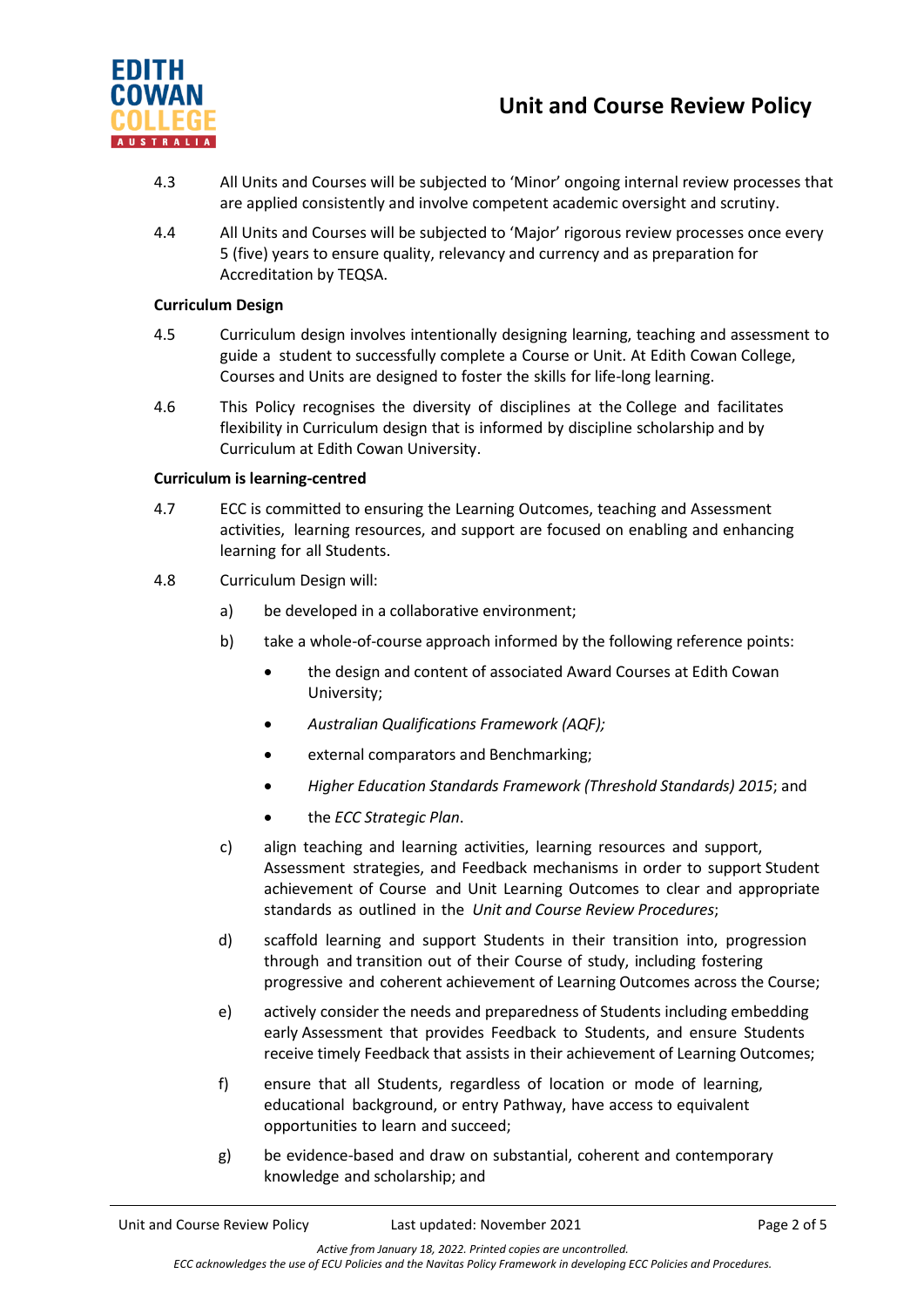

h) be guided by the requirements for monitoring participation, progress, and completion of all Students and Student experience data to inform and improve teaching and learning practice.

## **Curriculum is globally relevant**

- 4.9 ECC is committed to enabling all Students to develop knowledge, skills and attitudes to navigate the complexity and diversity present in a rapidly changing world.
- 4.10 Curriculum Design will:
	- a) contextualise and embed generic skills, including communication, teamwork and self-management, problem-solving and critical thinking across the Course;
	- b) internationalise the Student experience learning activities that encourage collaboration and dialogue between cultures;
	- c) provide technology-enhanced learning experiences that develop students' digital literacies, as relevant to the discipline and the needs of learners; and
	- d) engage Students in experiential learning opportunities.

### **Curriculum is transformative**

- 4.11 ECC is committed to intentionally engaging students in learning experiences that challenge their existing assumptions and paradigms and promote critical reflection on their worldviews.
- 4.12 Curriculum design will:
	- a) provide an environment that encourages Students to engage in personally meaningful and integrative learning, autonomous thinking and critical reflection;.
	- b) promote future-oriented practices to foster long-term social and environmental sustainability including through proactive interactions with industries and communities;
	- c) be inclusive of all Students by acknowledging, respecting and valuing diversity in the Student cohort; and
	- d) where possible and appropriate, include with Aboriginal and Torres Strait Islander cultural content, developed in partnership with Aboriginal and Torres Strait Islander people.

#### **Unit and Course Review**

- 4.13 The College's Curriculum evaluation and review processes, through which Curriculum items are monitored, reviewed and improved, are designed to meet institutional quality assurance requirements as expressed in the *Higher Education Standards Framework (Threshold Standards) 2015*.
- 4.14 As part of its ongoing monitoring, review and improvement practices, ECC will review its Units and Courses against internal and external comparators and Benchmark.
- 4.15 Evaluation and review enables the College to continue to meet the needs of Students in accordance with the College's strategic goals.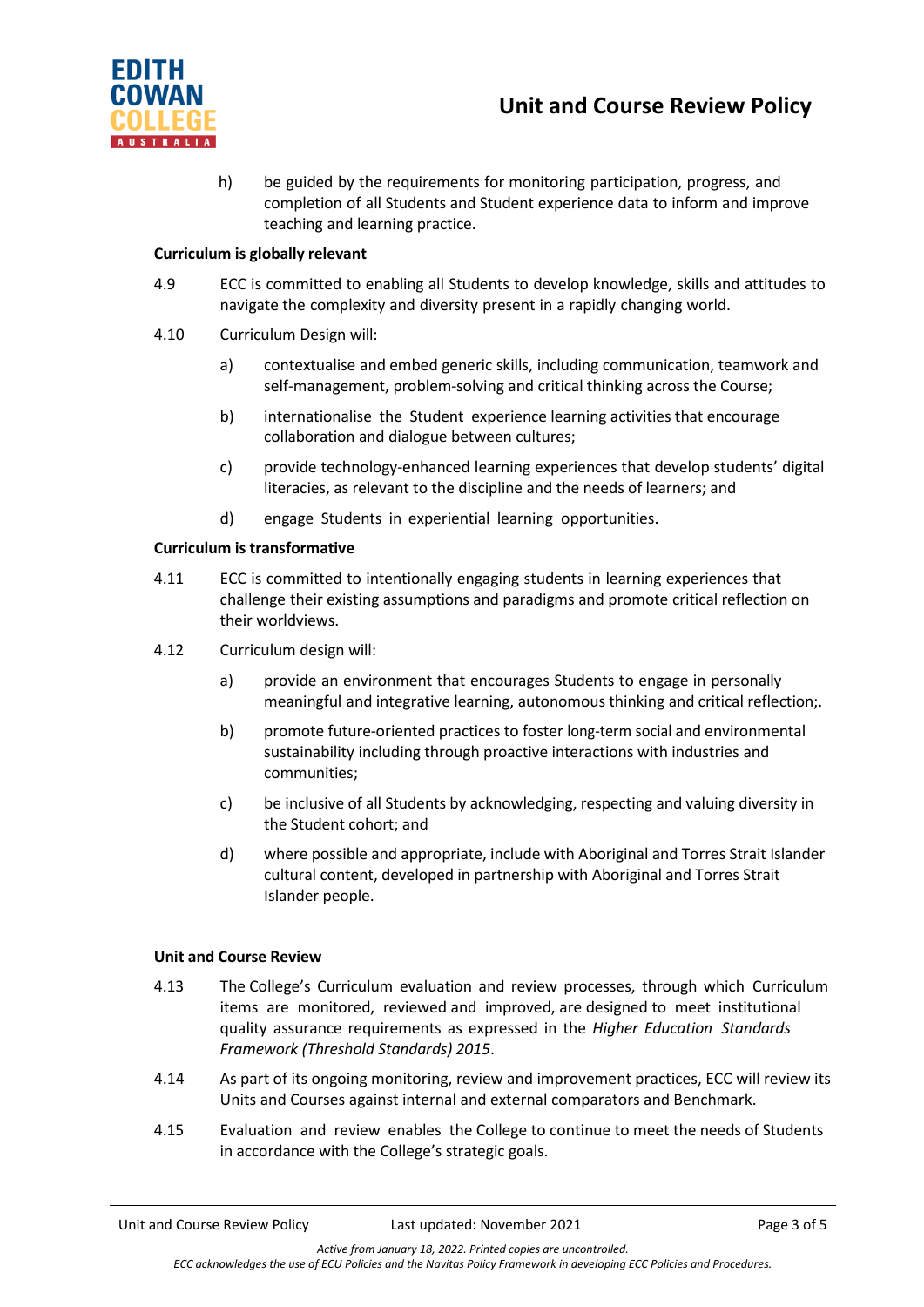

- 4.16 ECC undertakes comprehensive reviews of Courses and Units at least every five (5) years. The outcomes of comprehensive Course Reviews are used as the basis for the preparation for Accreditation of each Course.
- 4.17 Major Unit and Course Reviews are informed and supported by more frequent monitoring of Curriculum and Course performance through Minor (Annual and Study Period) Course and Unit reviews.

### **5. ACCOUNTABILITIES AND RESPONSIBILITIES**

- 5.1 The Procedures Owner, the **Academic Director**, has overarching responsibility for Curriculum at the College, including the quality of Units and Courses and for the Review of Units and Courses.
- 5.2 The **Quality and Compliance Manager** will publish the schedule for Major Course Reviews and facilitate the Major review process.
- 5.3 **Academic Program Coordinators** will drive and coordinate Minor Unit and Course Reviews for the Units and Courses under their responsibility, will make recommendations on Unit and Course changes to the Learning and Teaching Committee and Academic Council
- 5.4 **Unit Coordinators** will conduct Minor Reviews of their Units at the end of each Study Period, conduct an annual Unit Review and will complete the Unit Coordinator Report each Study Period and submit to their Academic Program Coordinator.

Unit Coordinators, as discipline experts, may also be invited to join the Unit and Course Review Committee in order to contribute to Major Unit and Course Reviews.

Unit Coordinators will liaise with their counterparts at ECU and ACBT to ensure consistency in Unit contents and delivery and to facilitate the sharing of teaching materials.

5.5 **ACBT Academic Program Coordinators** will ensure that Minor and Major changes to Units and Courses are completed at ACBT for the start of the Study Period following the Study Period of implementation at ECC.

#### **6. RELATED DOCUMENTS:**

6.1. This policy has been developed in line with requirements set out in the:

*[National Code of Practice for Providers of Education and Training to Overseas](https://internationaleducation.gov.au/Regulatory-Information/Pages/National-Code-2018-Factsheets-.aspx)  [Students](https://internationaleducation.gov.au/Regulatory-Information/Pages/National-Code-2018-Factsheets-.aspx) [Higher Education Standards Framework \(HESF\)](https://www.teqsa.gov.au/higher-education-standards-framework-2015) [Australian Qualifications Framework \(AQF\)](https://www.aqf.edu.au/) [AQF Qualifications Pathway Policy](https://www.aqf.edu.au/aqf-policies)*